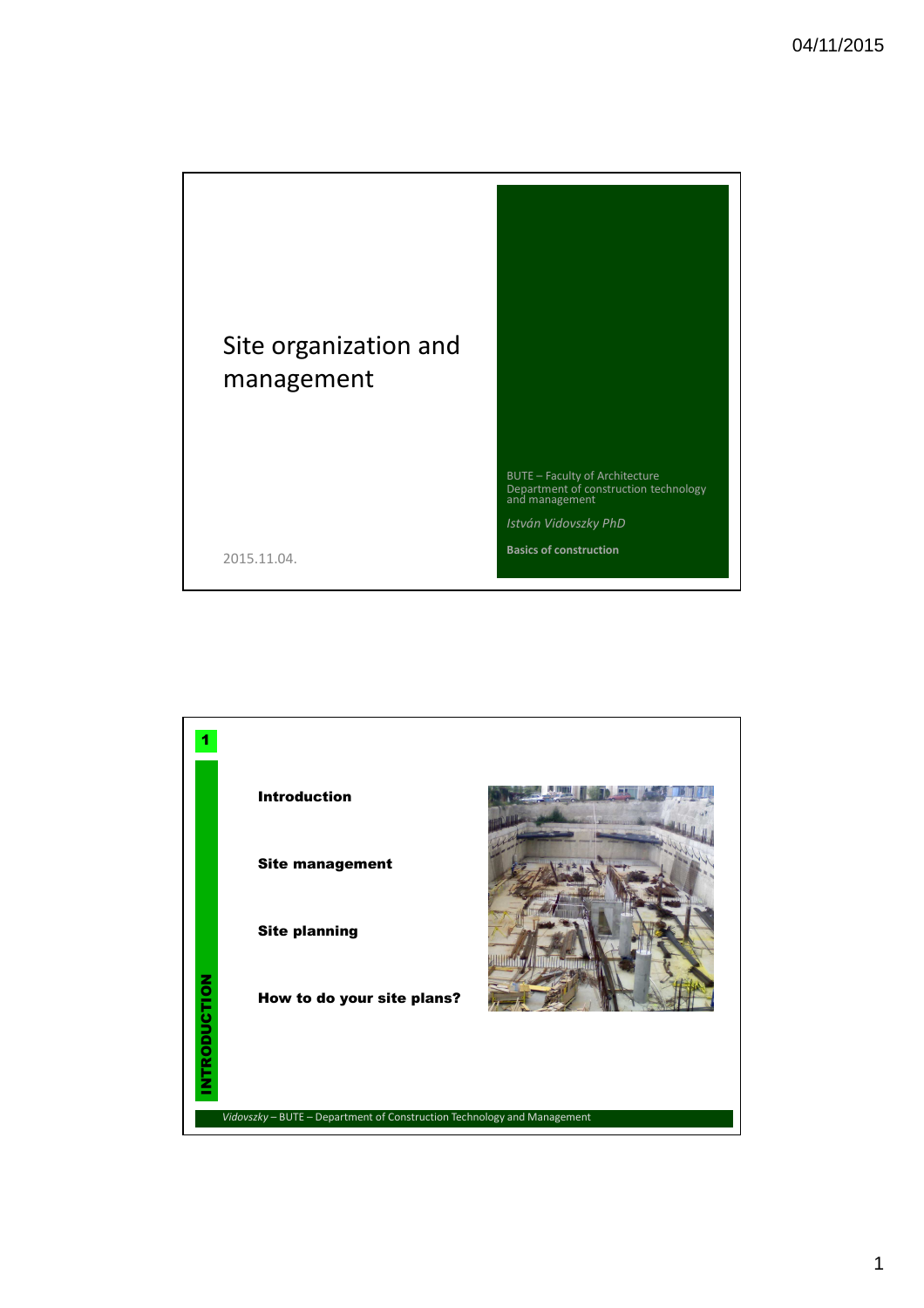

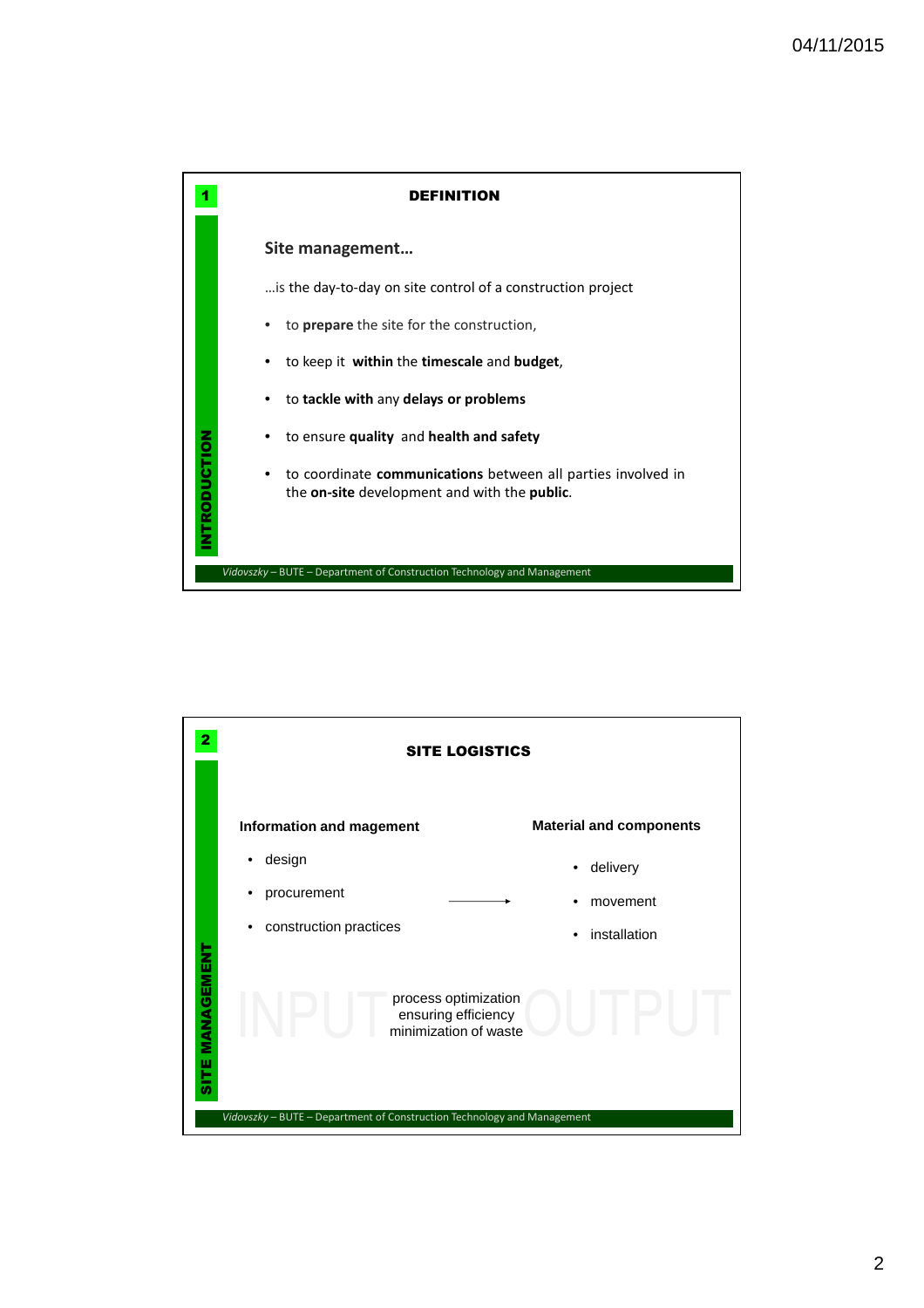

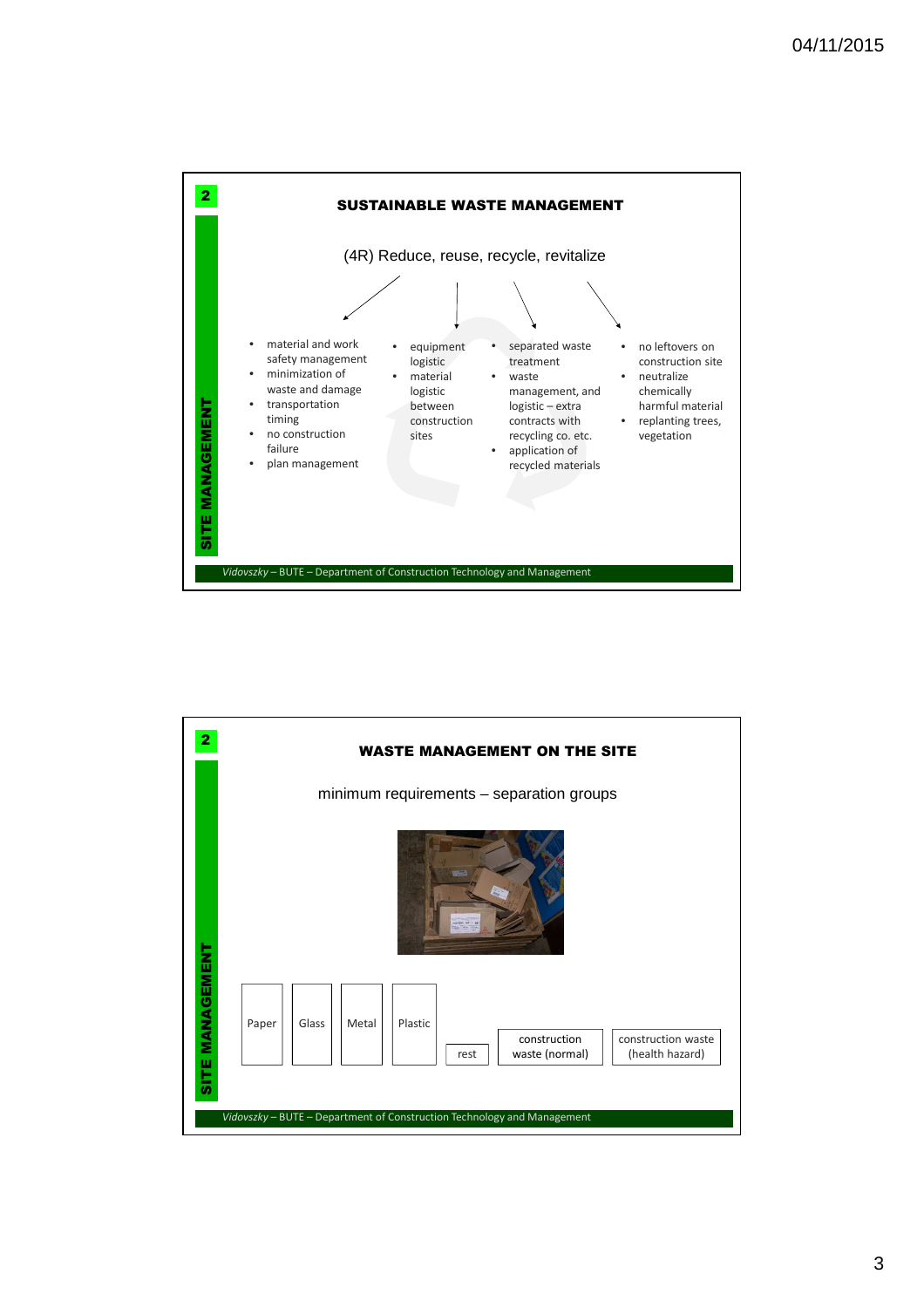

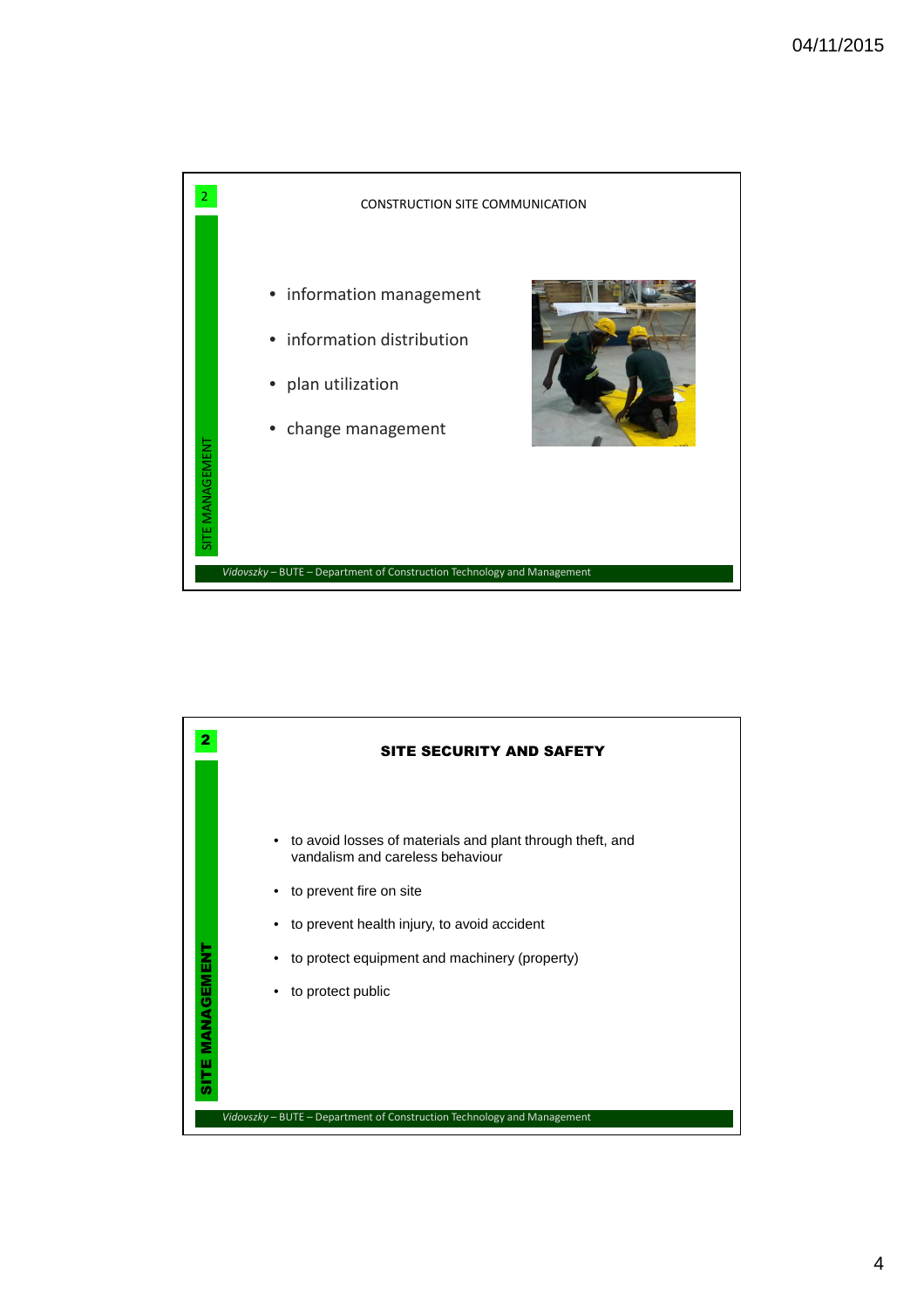

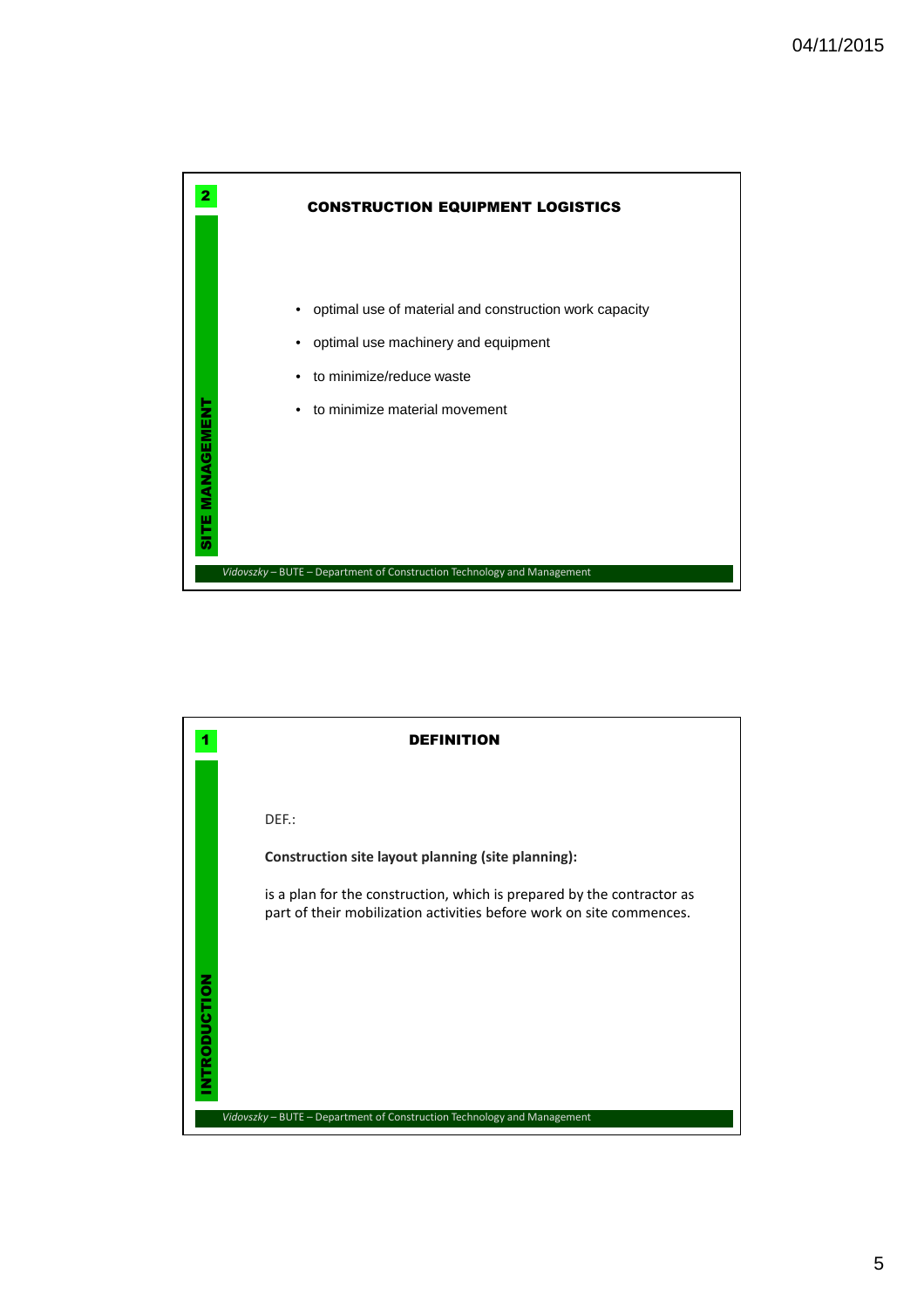

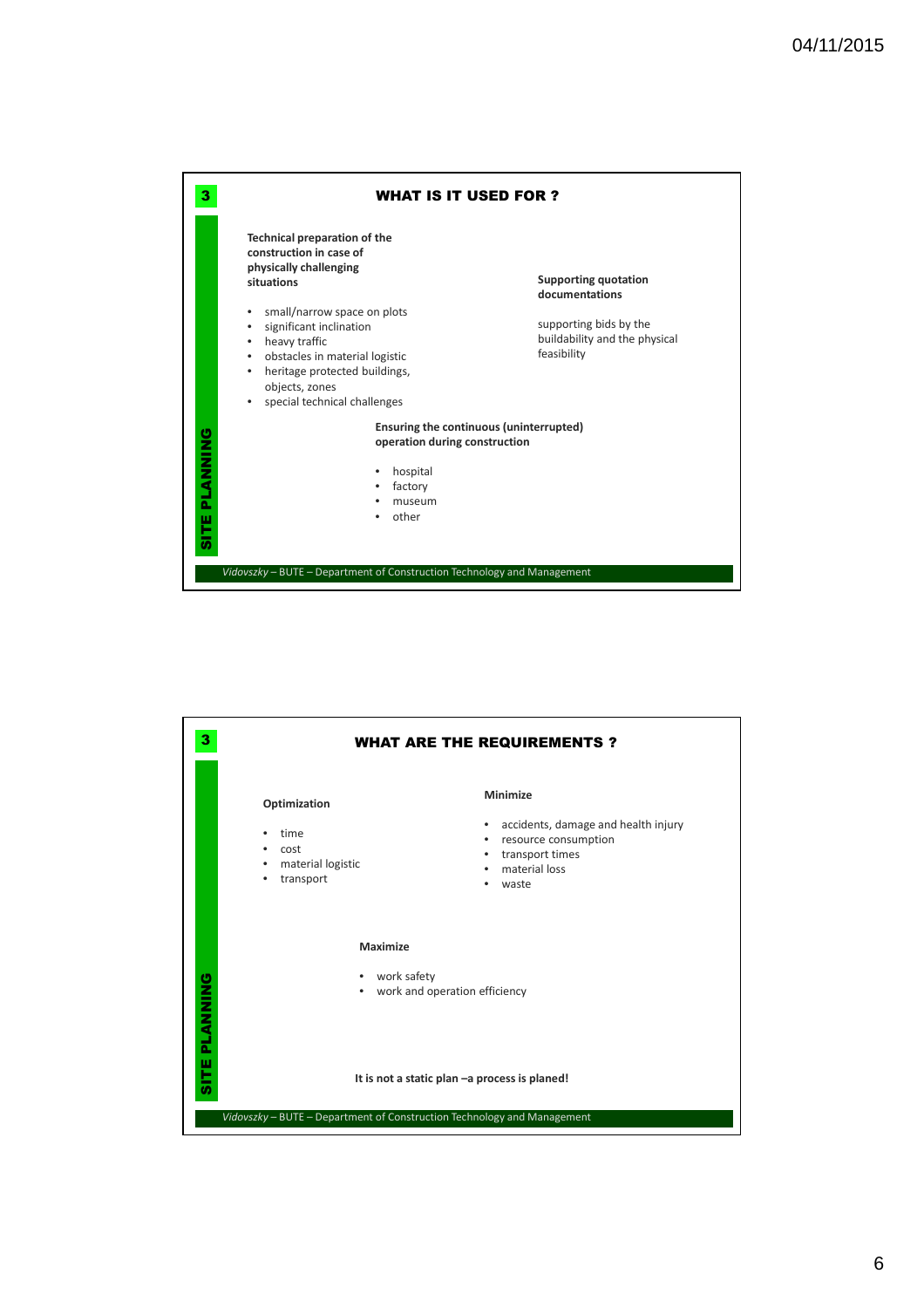

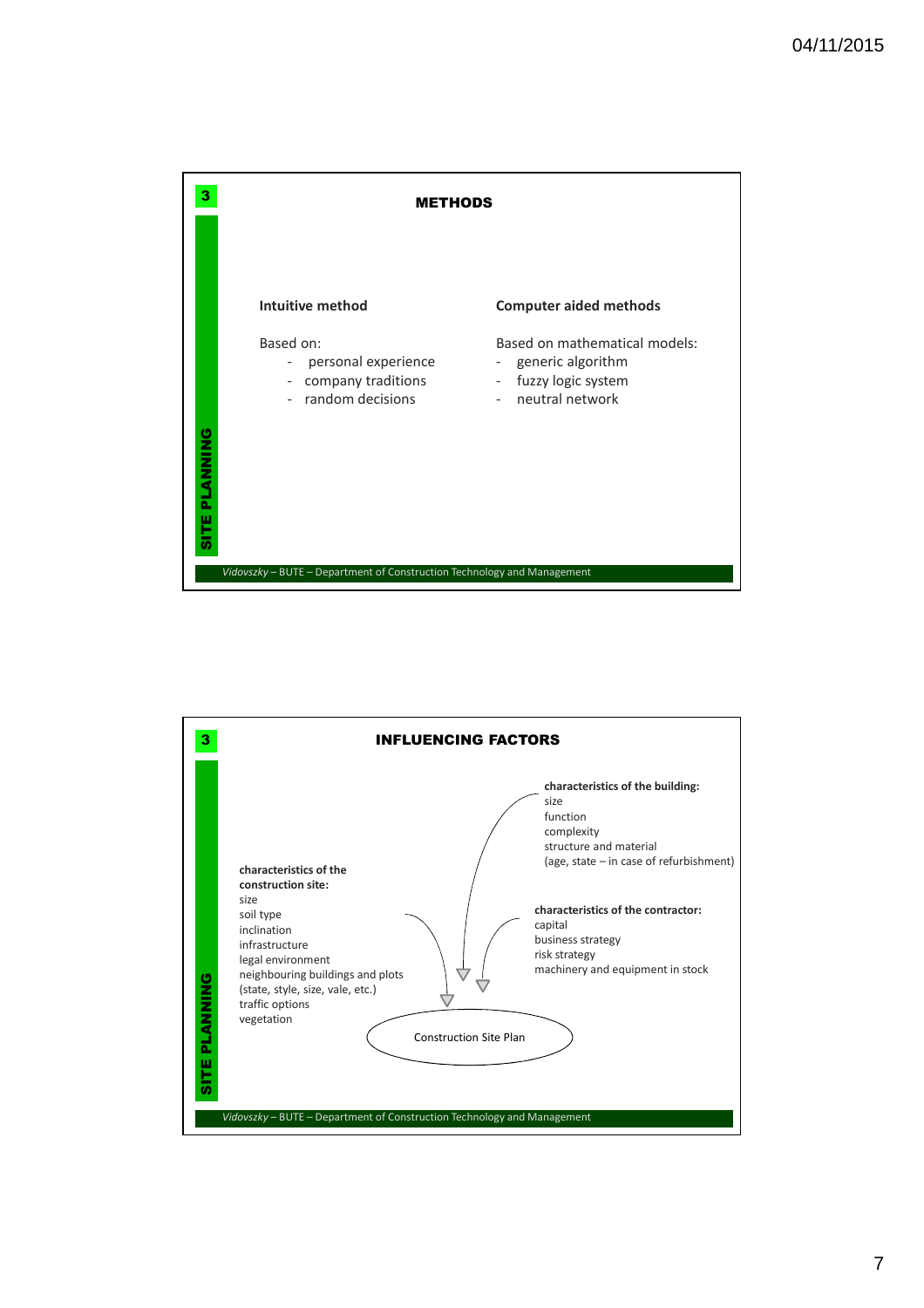

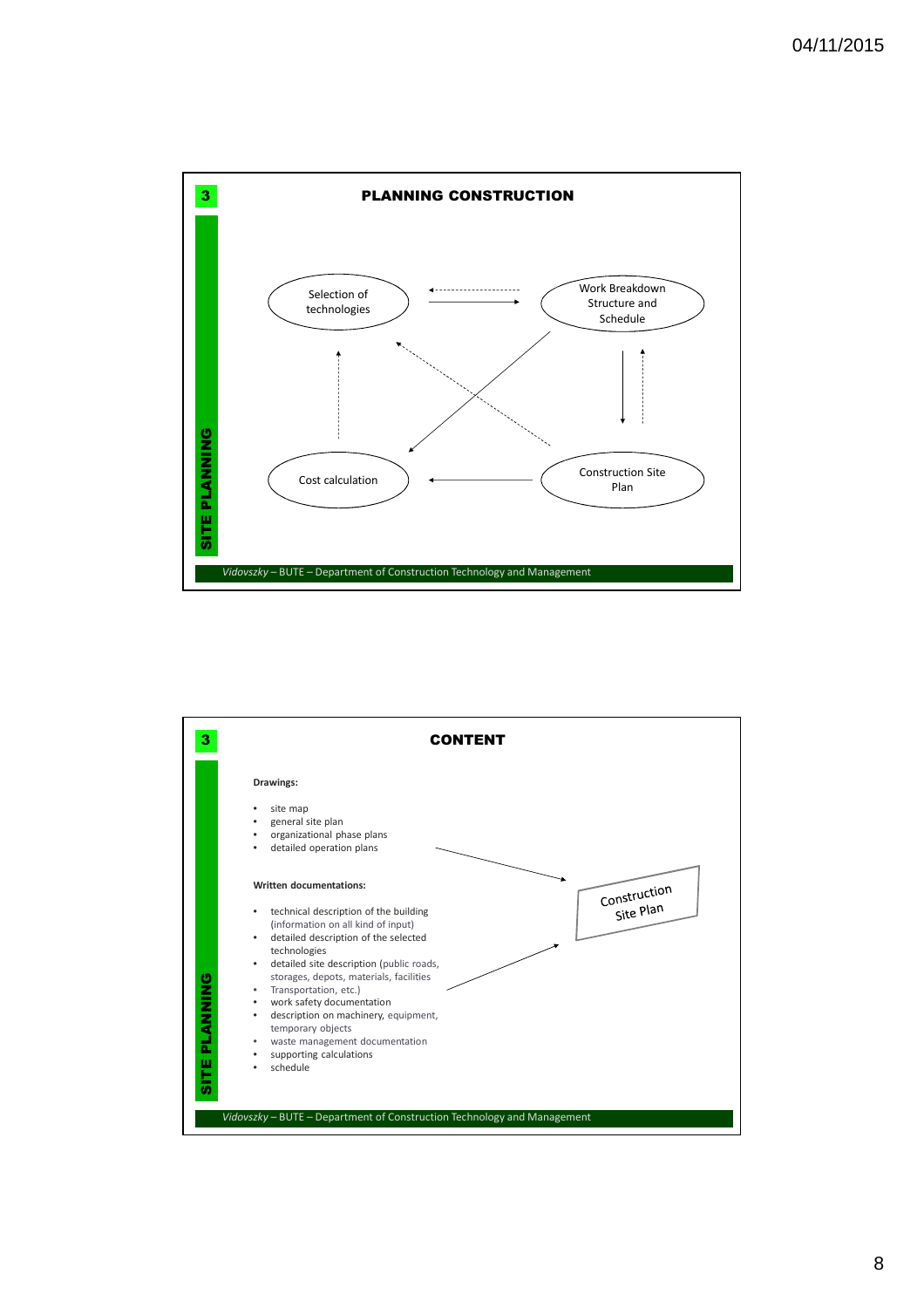

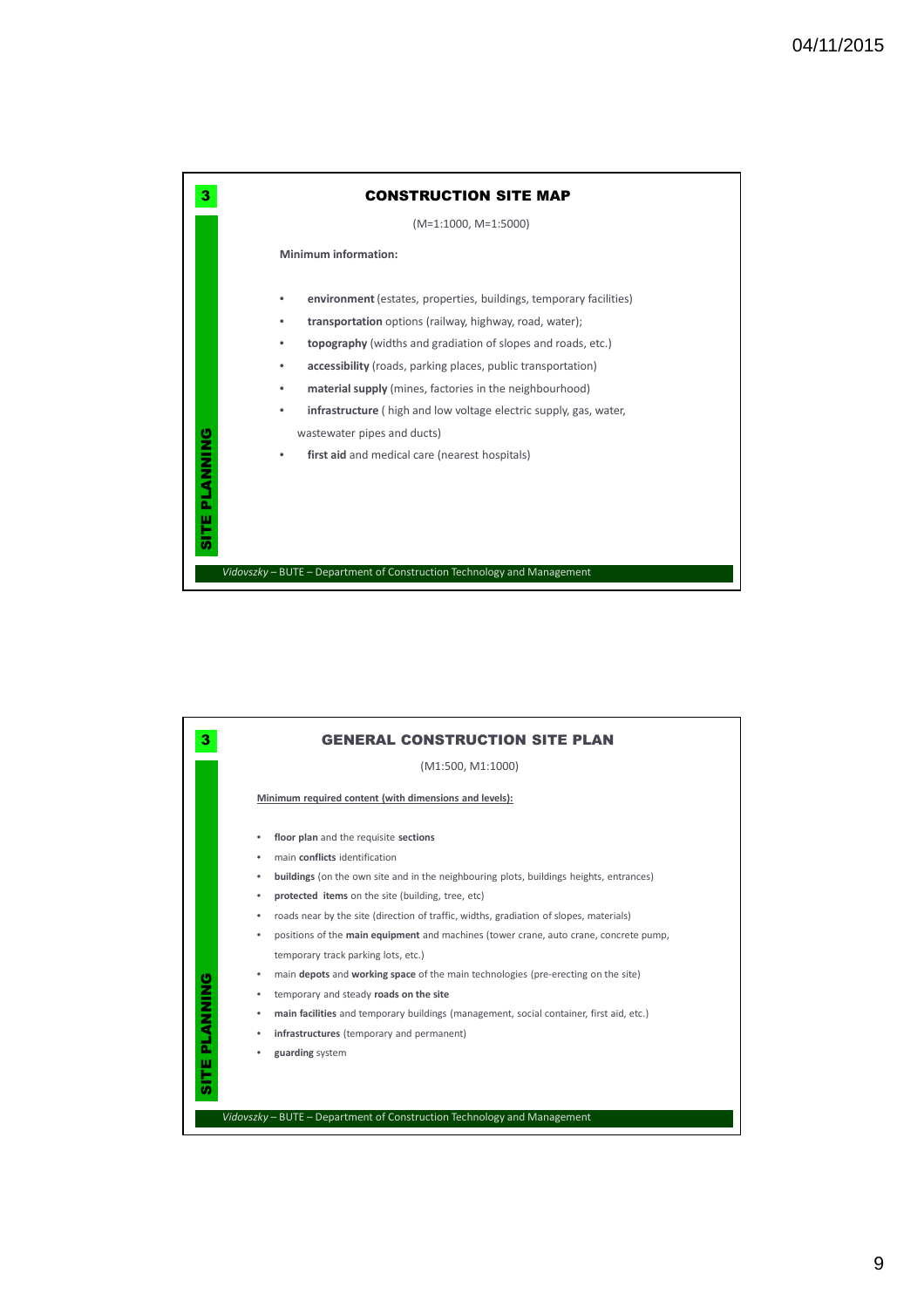

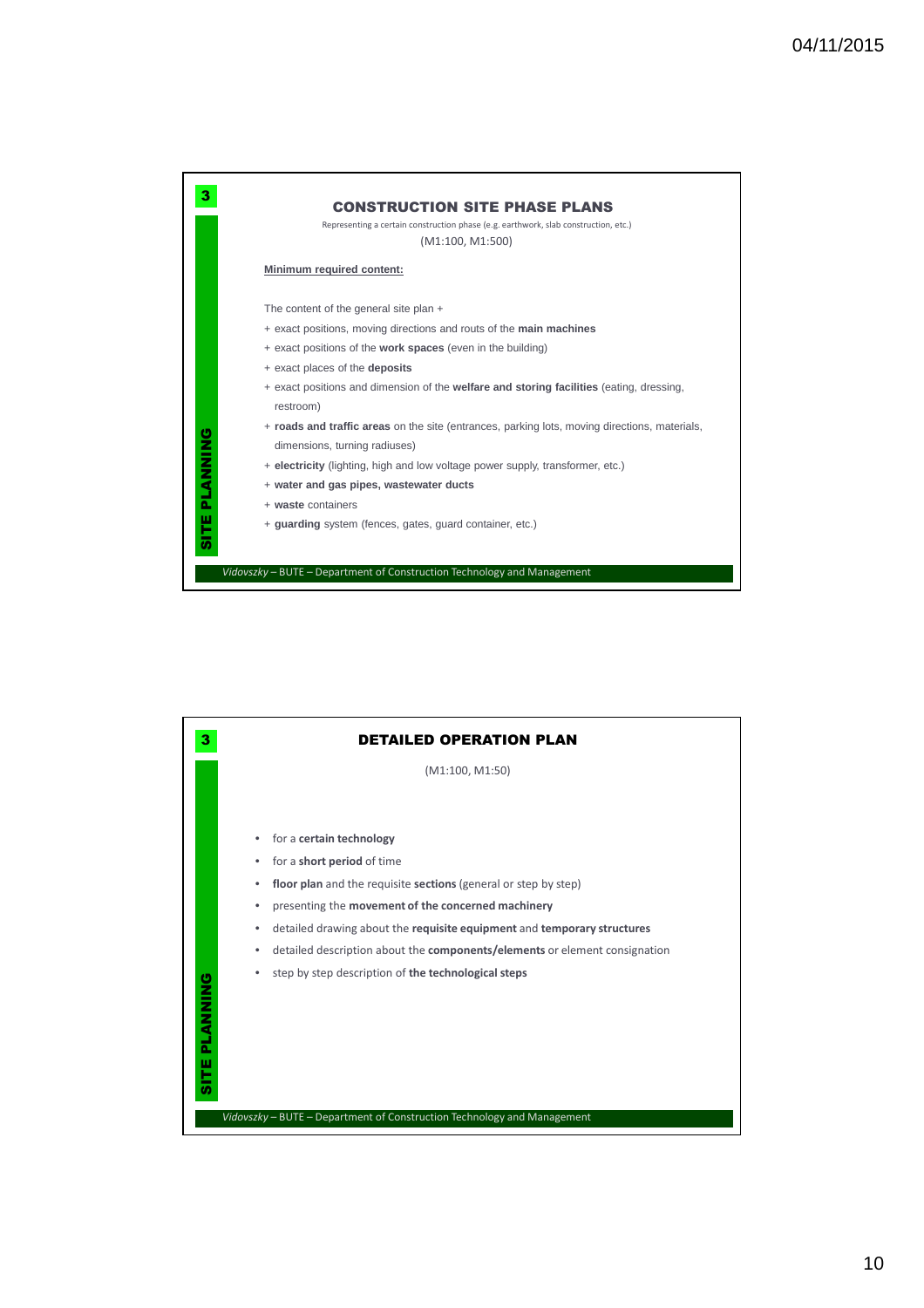

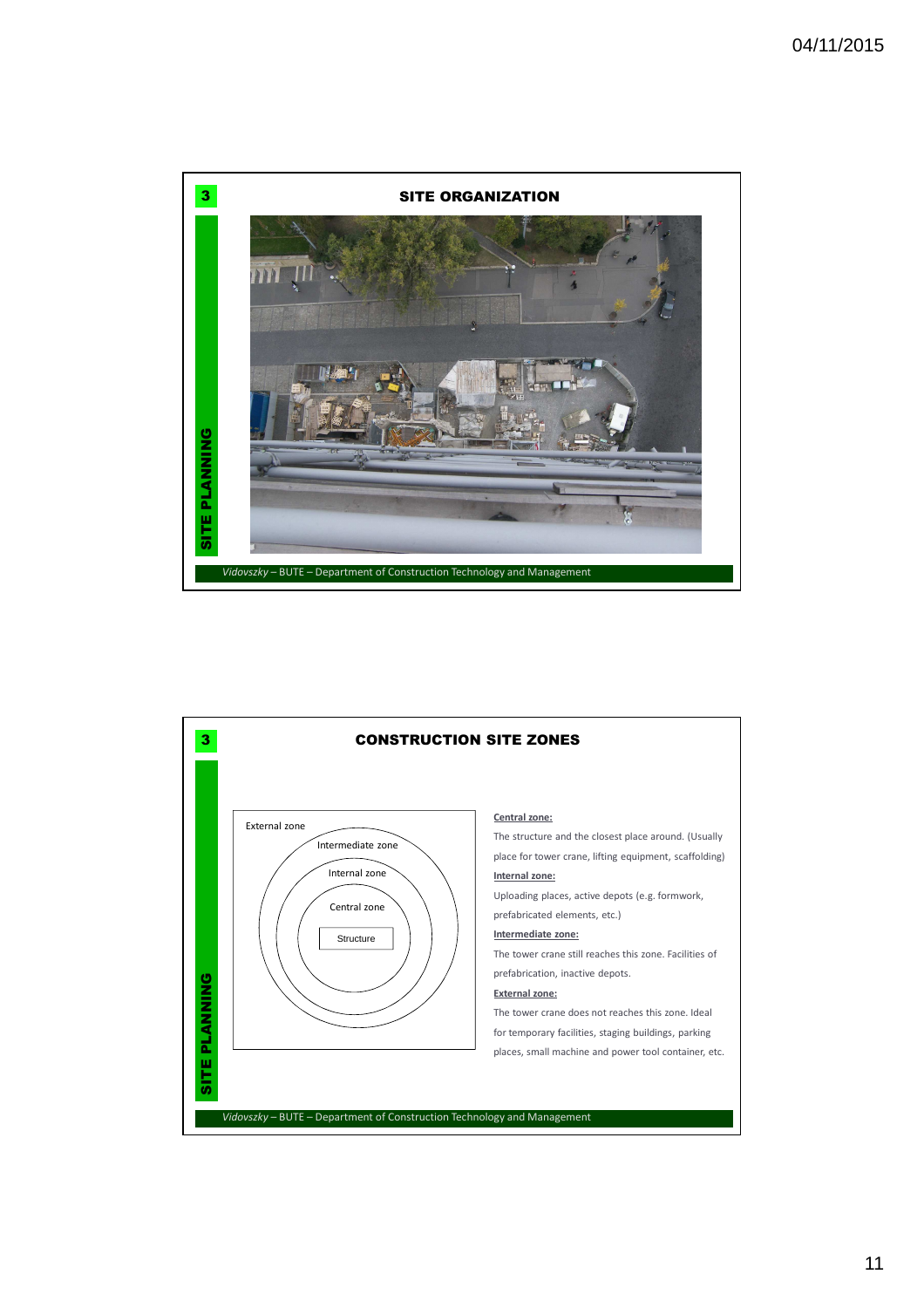

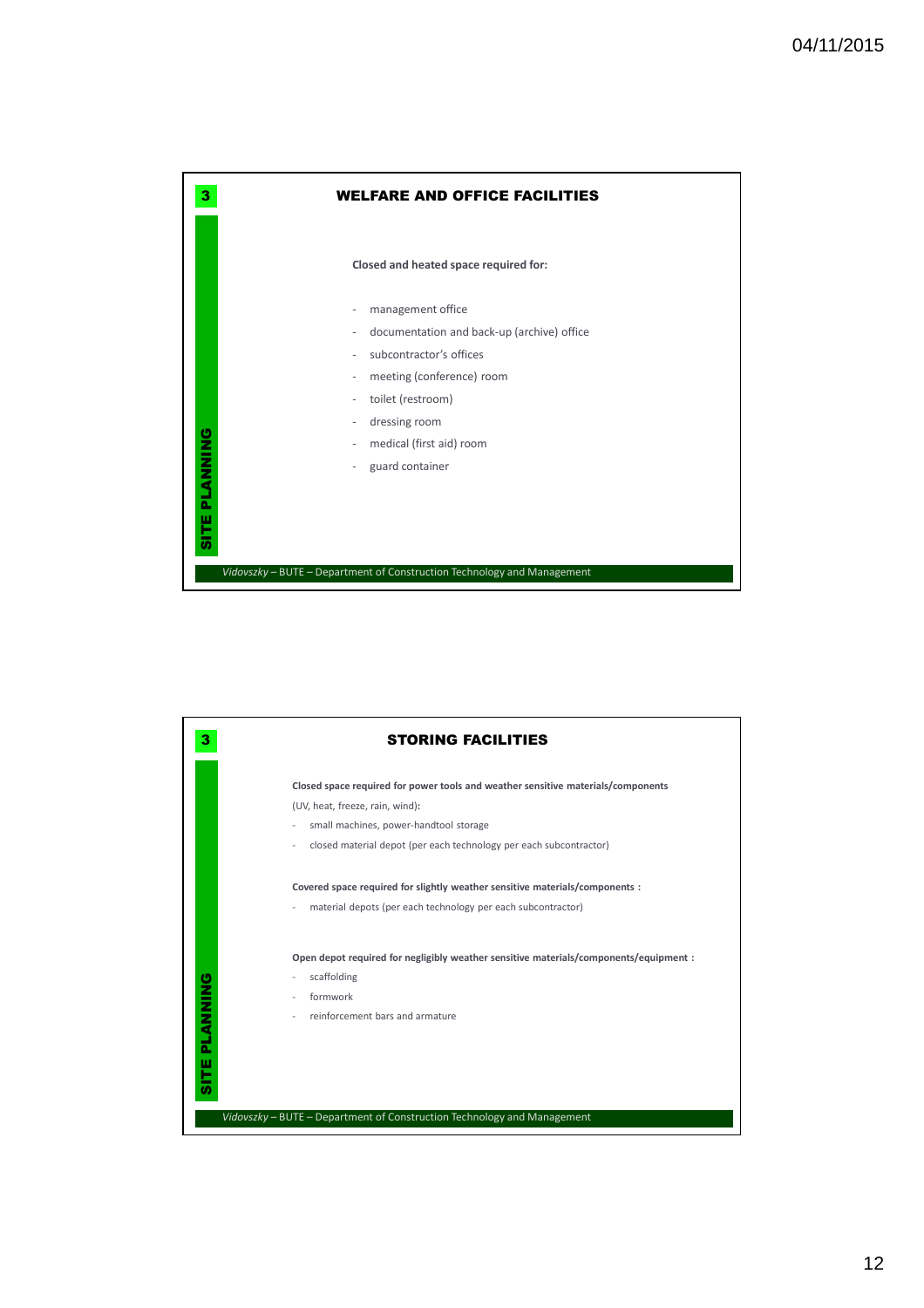

| 3                                                                       | <b>CONTAINERS</b>                                   |                                            |  |
|-------------------------------------------------------------------------|-----------------------------------------------------|--------------------------------------------|--|
|                                                                         |                                                     | ш                                          |  |
|                                                                         | 20' ("basic") container<br>(approx. 2438 x 6096 mm) | 40' container<br>(approx. 2438 x 12192 mm) |  |
|                                                                         |                                                     |                                            |  |
|                                                                         | 10' ("half") container                              | "double" container                         |  |
| <b>SITE PLANNING</b><br>+ extra accessories (e.g. tank, stairs, etc.)   |                                                     |                                            |  |
| Vidovszky - BUTE - Department of Construction Technology and Management |                                                     |                                            |  |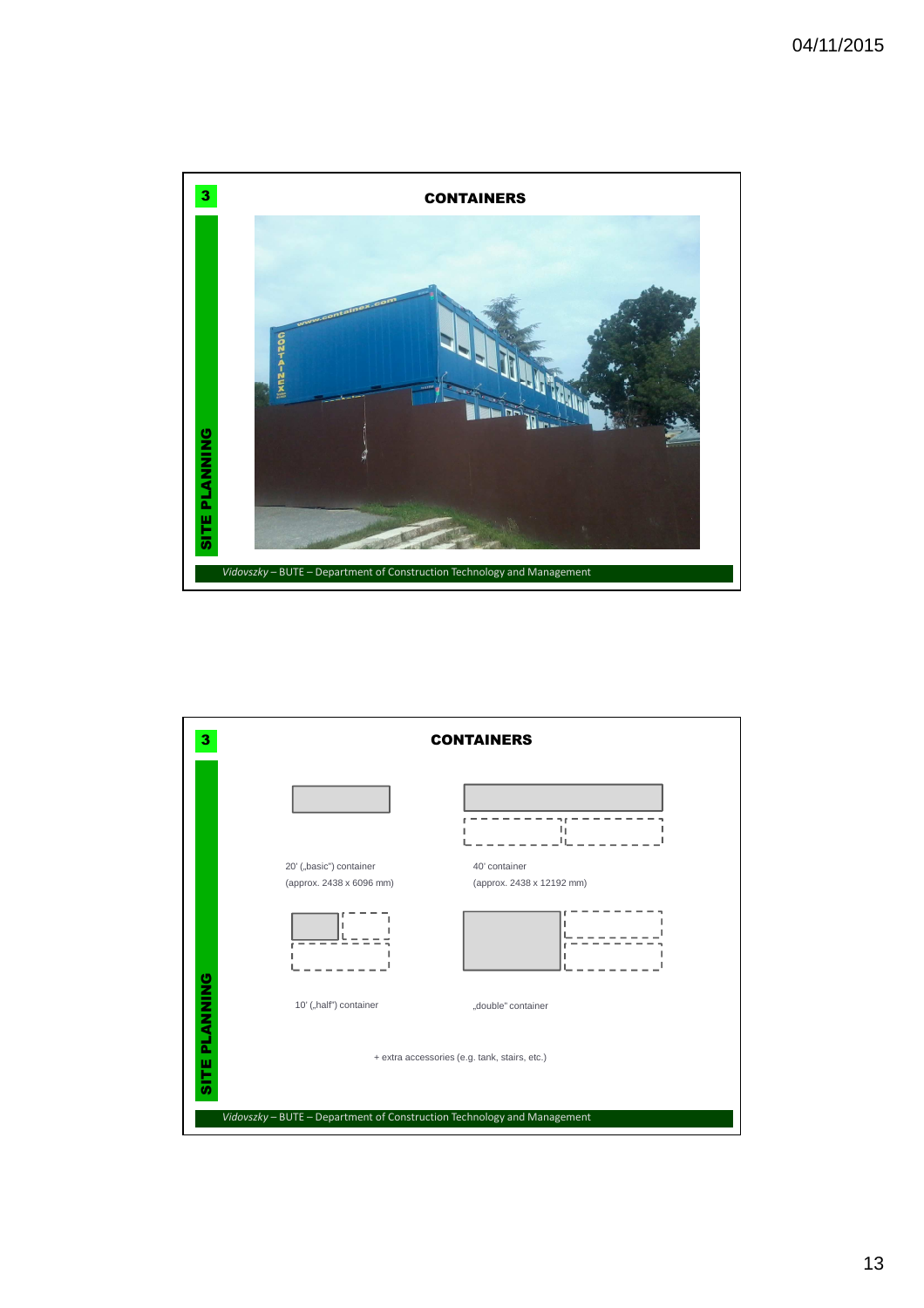

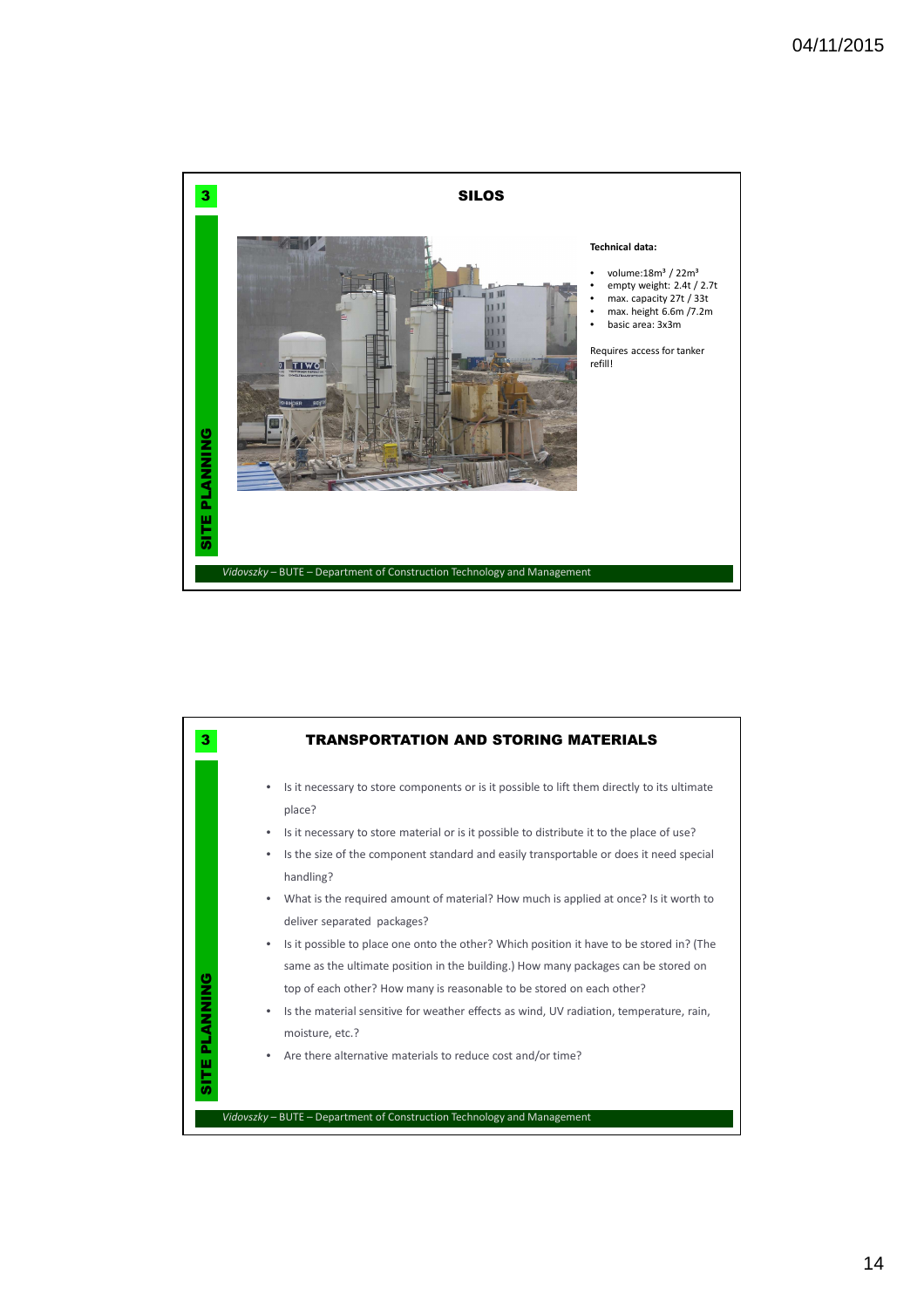

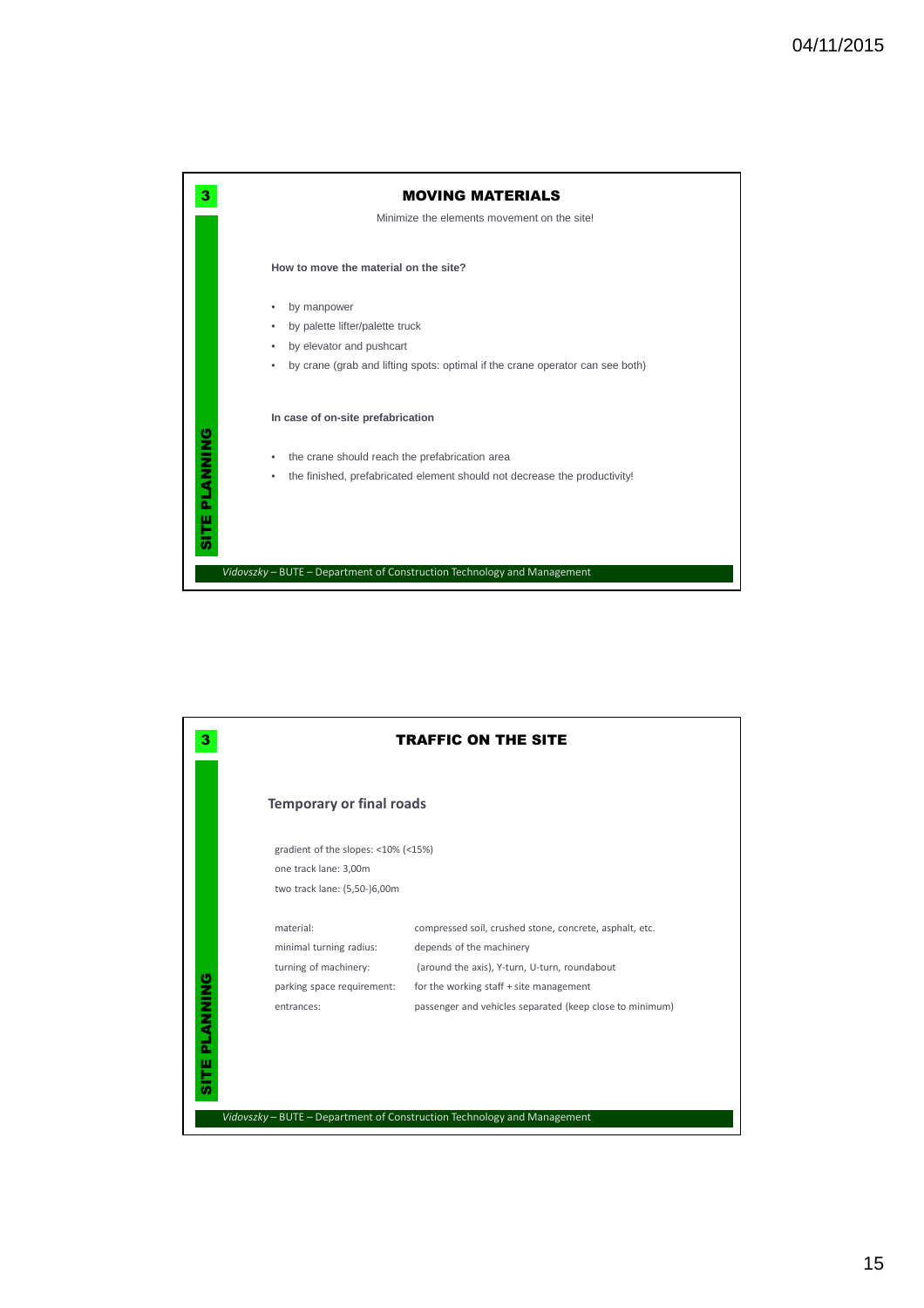

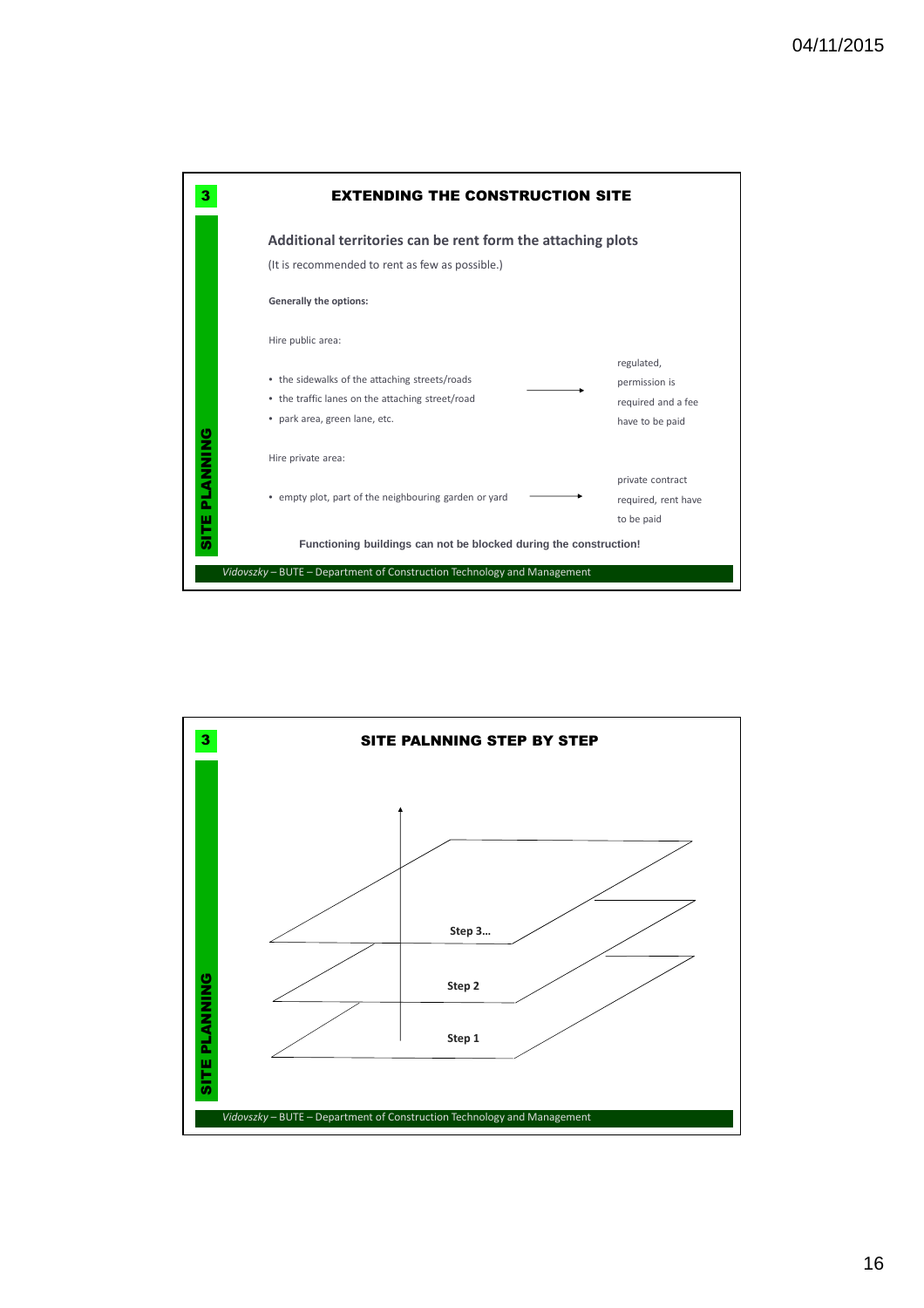

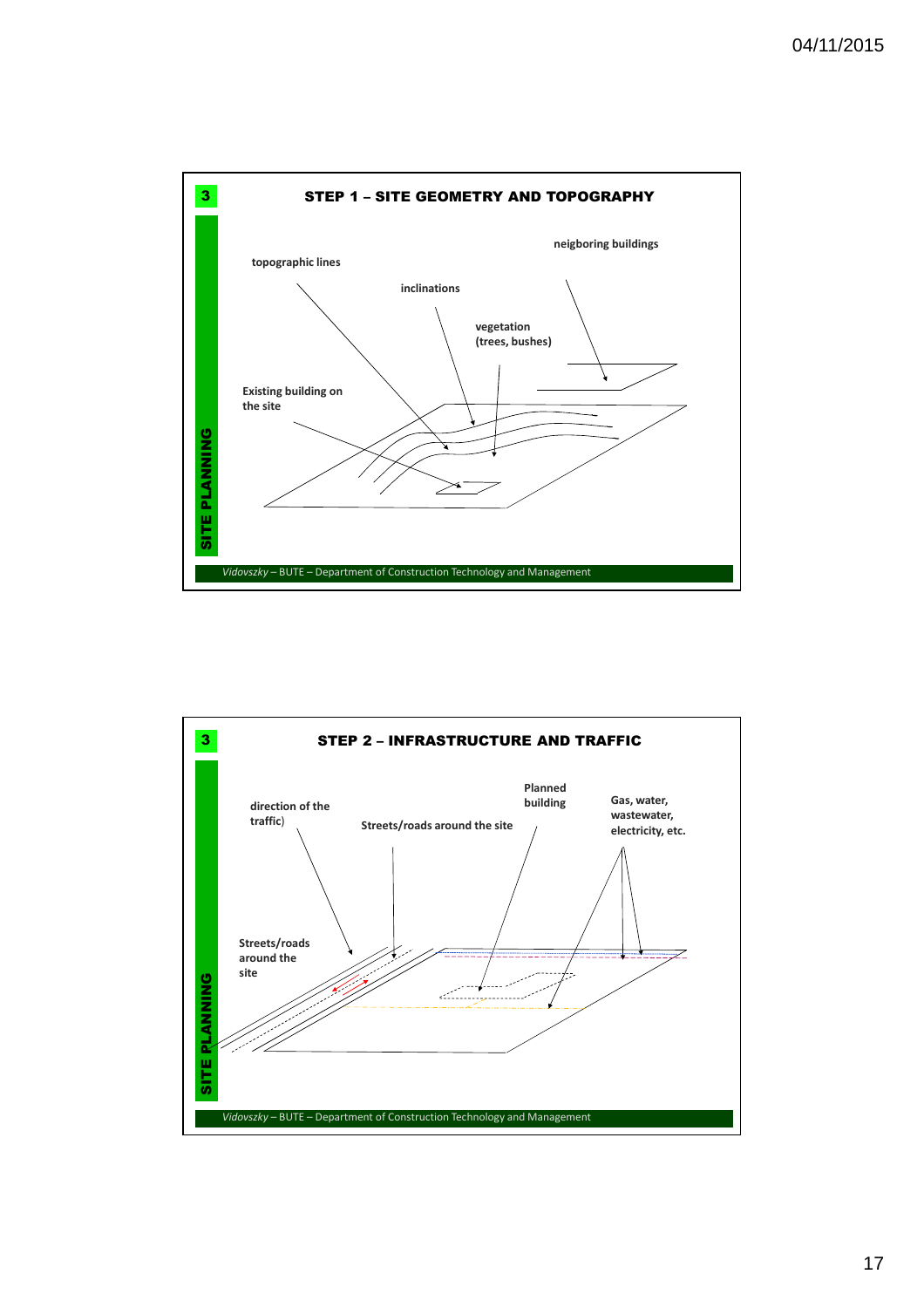